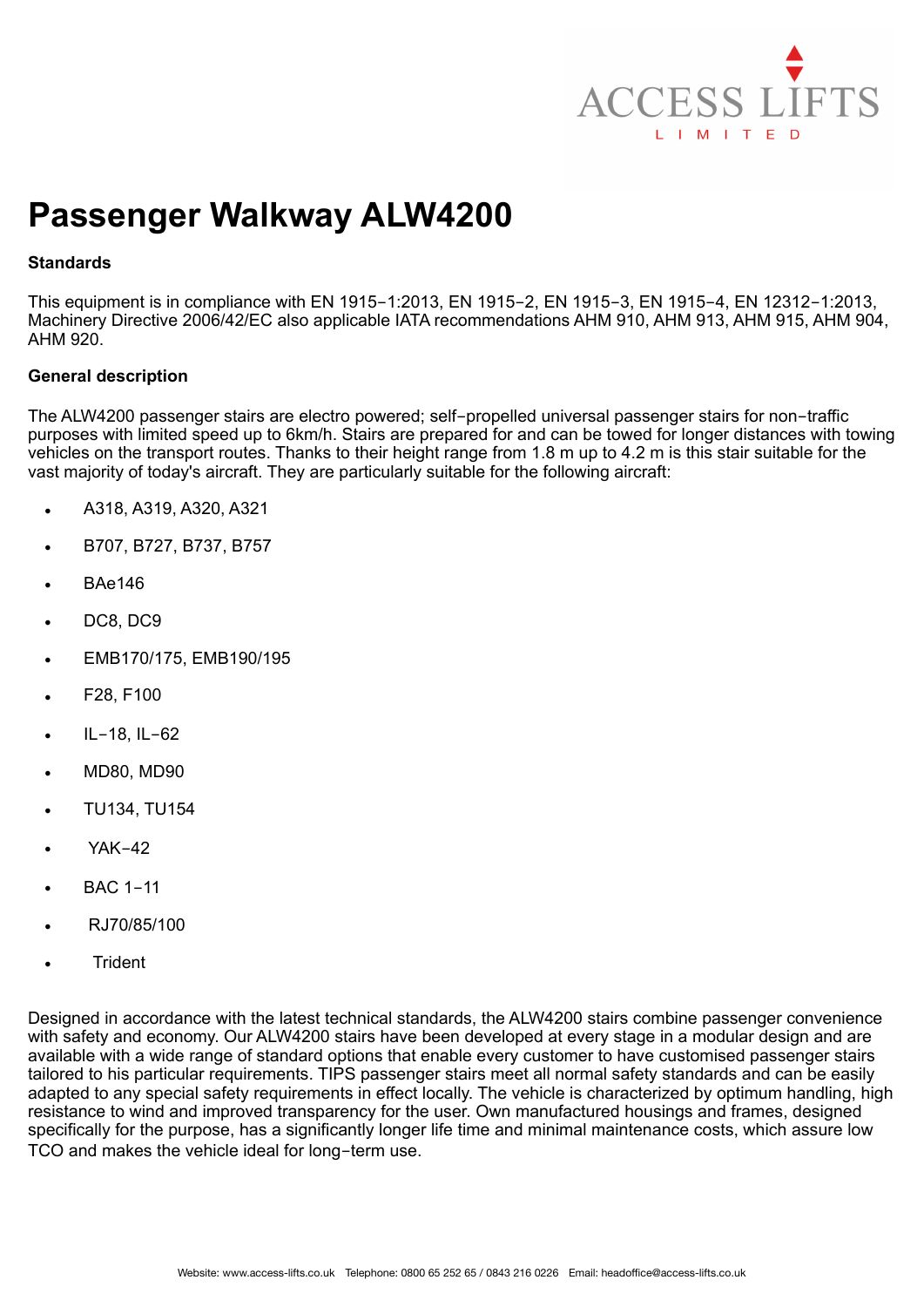

#### **Chassis**

Strong steel construction made from steel profiles and steel tubes is the basis of the vehicle and carries the axis drive, stabilizers, staircase and the stairs lifting system.

#### **Axle, Wheel unit**

Front axle: Rigid steering axle Rear axle: High torque radial piston wheel motors

Tyres: 245/70 R 17,5

#### **Steering**

Hydraulic steering system

#### **Drive system**

Asynchrony drive motor 24V/4KW AC Phase voltage 3 x 15 V

Electro motor is connected to radial piston pump, with fixed displacement. Electromotor is controlled with AC speed controller. Velocity depends to number of motor revolutions. Nominal speed is limited to 6 km/h in forward and to 4 km/h in backward direction.

#### **Braking system**

Service brake: During driving – braking is operated with hydrostatic drive.

Parking brake: Drum brake – mechanically released for towing purposes– hydraulically released during auxiliary drive

# *Options:*

- - *Spare wheel*
- - *Side protection koterm panels*

## **Hydraulic system**

This is divided into the hydrostatic drive system and the operating hydraulics. First system is drive with the electropowered pump for the drive unit and seconds the gear electro-powered pump for the operating hydraulics and steering system All valves are electrically actuated. The hydraulic pipes consist mostly of metal tubes. Flexible tubes are only used for movable passages. The hydraulic valve block and the electro motors are protected splash guard.

2nd asynchrony motor 24V/4KW AC Power 4 KW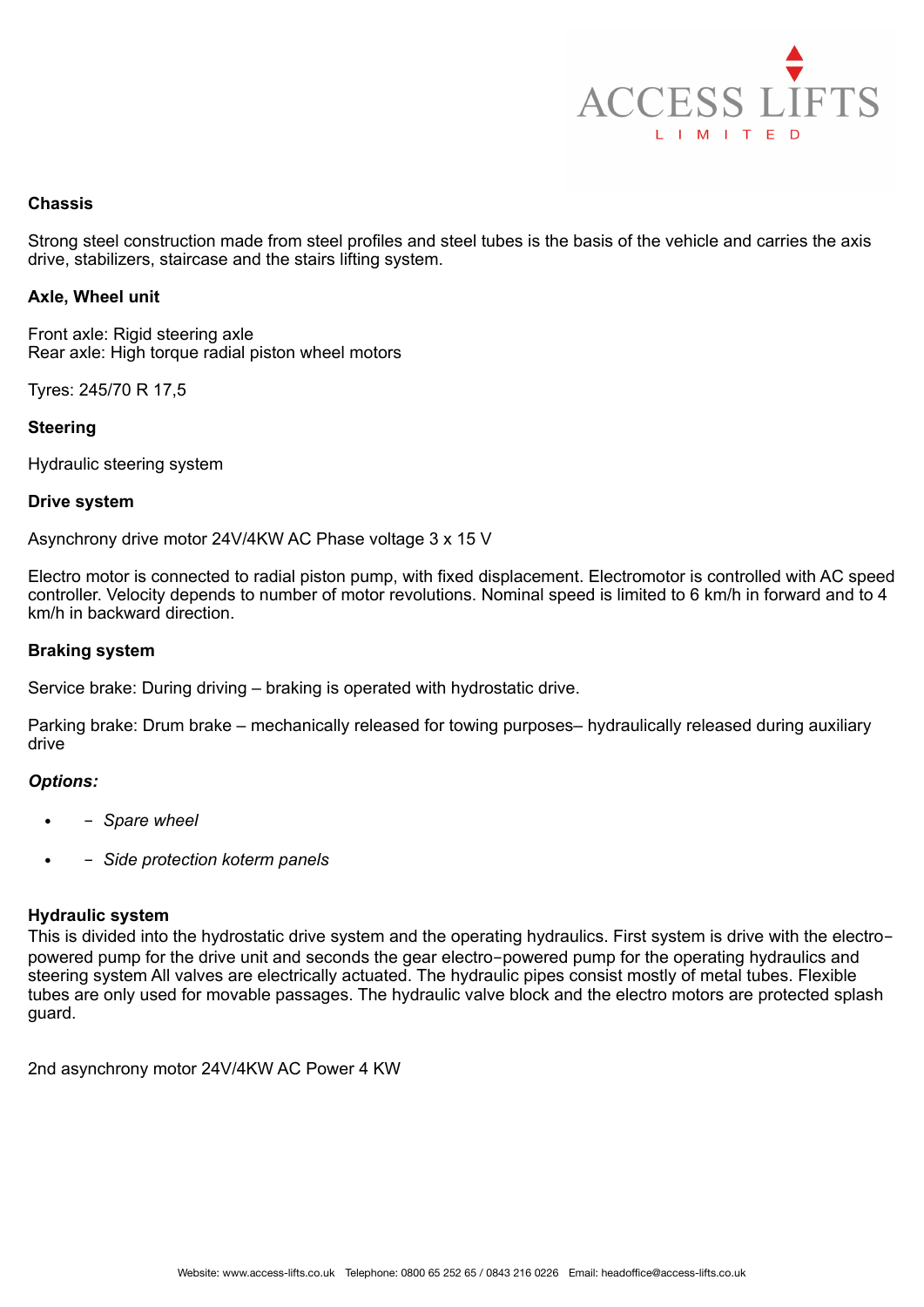

## *Options:*

- *Hydraulic oil pre*-*heating system*
- *Hydraulic tubes and fittings made of stainless steel*

# **Stabilisers**

Four hydraulically-operated stabiliser jacks hold the stairs firm in their working position and guarantee maximum stability. In the event of pressure-loss, they are secured by a pilot operated check valve.

# *Option:*

- *Coloured stabiliser feet in red*
- *Stabiliser feet base made of Vulkullan* - *antistatic protection*
- *Red White colouring of the stabiliser foot protection*

# **Vehicle lighting**

Vehicle is as a self-propelled unit which can be driven on the non-traffic purpose areas and can be towed on the traffic purpose areas. The vehicle is equipped with two rear red, two front white and amber side reflectors on each side. For better visibility of the docking and driving around the aircraft floodlight is mounted under the platform and on the front of the vehicle.

#### **Staircase**

The stairs are of telescopic design, where their platform height is adjusted by altering the number of steps that are extended. The great advantage of this method of construction is that step risers are constant all along the staircase, irrespective of a position of the upper staircase, when it is extended and locked.

The tilting control allows the slant of the stairs to be altered through a range of  $\pm 3^{\circ}$  from the horizontal position. The lower section of the staircase is hinged to the chassis and consists of 10 steps. The 9-step telescopic section is slide able on a lower staircase rails, being pushed by hydraulic cylinder and locked mechanically in a position, where the steps of lower and upper staircases reach alignment.

The fixed and telescopic sections are linked by an intermediate platform. The total depth of the intermediate platform is 900 mm.

# **Sides**

The sides of the staircase are made of mutual coverings that prevent jamming pieces of clothes and luggage during the operation of steps. Staircase lighting (Neon) is integrated in the sides and is protected from damage. The stairwell and platform have on the fence, at the defined height, integrated handles, which are protected throughout with thermoplastic coating.

At the entrance to the stairway there are built-in safety straps with a STOP sign. The locking part is made of thermoplastic material, and is further covered by a rubber guard that protects the sides from damage in case of an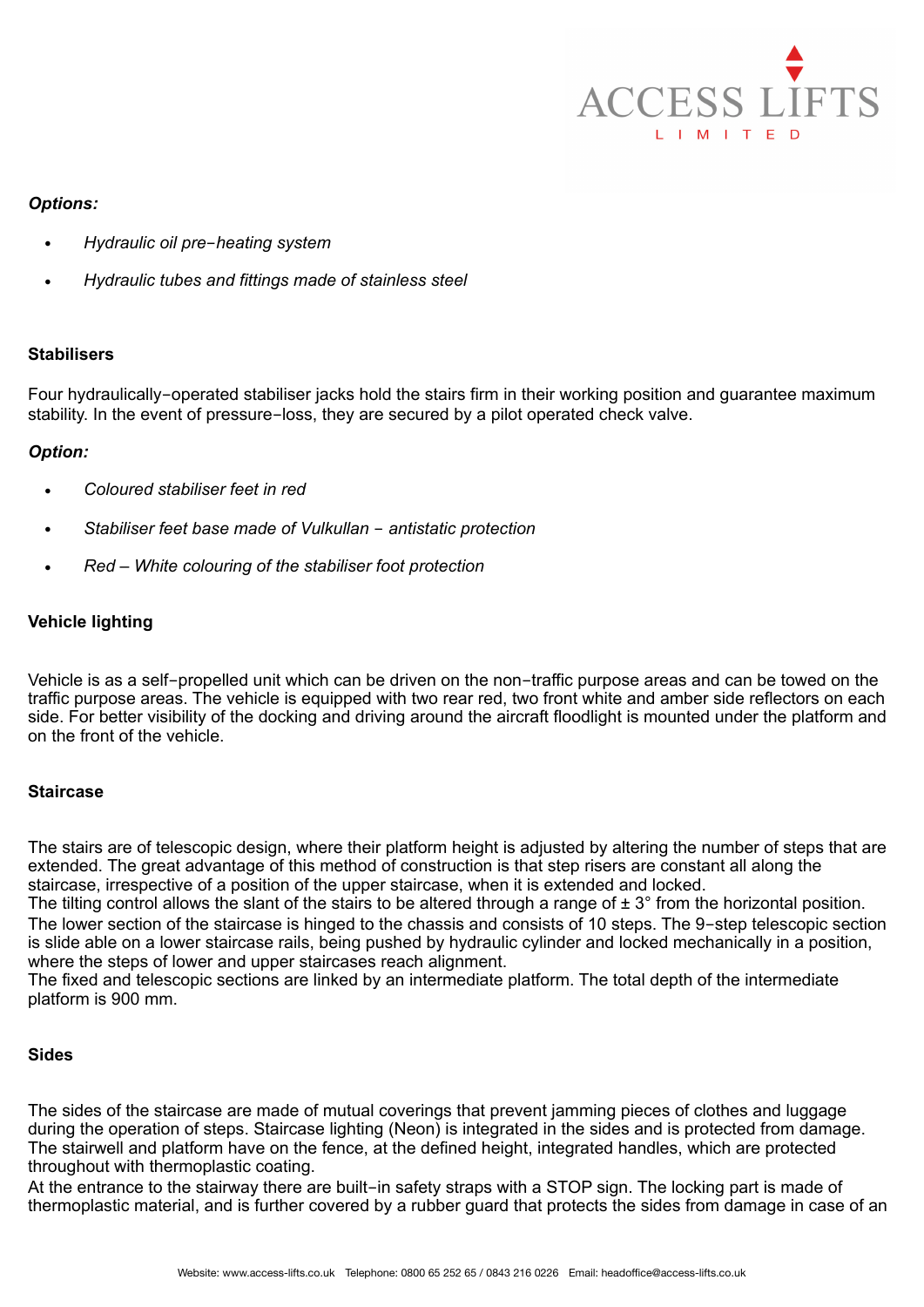

uncontrolled release of the lock. The risk of falling off the platform is prevented with a fixed barrier which can be easily removed when the stairs are docked on the aircraft.

## *Option:*

- S*tair light with automatic control (time relay, moving sensor)*
- *Stair light with automatic control (time relay, moving sensor, twilight sensor)*
- *Open canopy for staircase with sliding roof (inclusive reversing camera system)*
- *Closed canopy for staircase with sliding roof (inclusive reversing camera system)*
- *Fully closed canopy for staircase with bellow (inclusive reversing camera system)*
- *Staircase lighting system (LED)*
- *Yellow painted edges of stairs*

## *Open canopy:*

Canopy over staircase and platform. Additional sliding canopy over platform, electrically operated, can be extended 1.000 mm to ensure clean fit with various fuselage shapes.

Differences of technical data from basic model because of open canopy:

Minimum headroom: 4500mm

Total weight: 7650kg

Wind stability: 45kn

#### *Closed canopy:*

Staircase and platform with canopy and closed sides with windows.

Additional sliding canopy section over platform can be extended 1.000 mm to ensure clean fit with various fuselage shapes.

Differences of technical data from basic model because of closed canopy:

Minimum headroom: 4500mm

Total weight: 8000kg

Wind stability: 45kn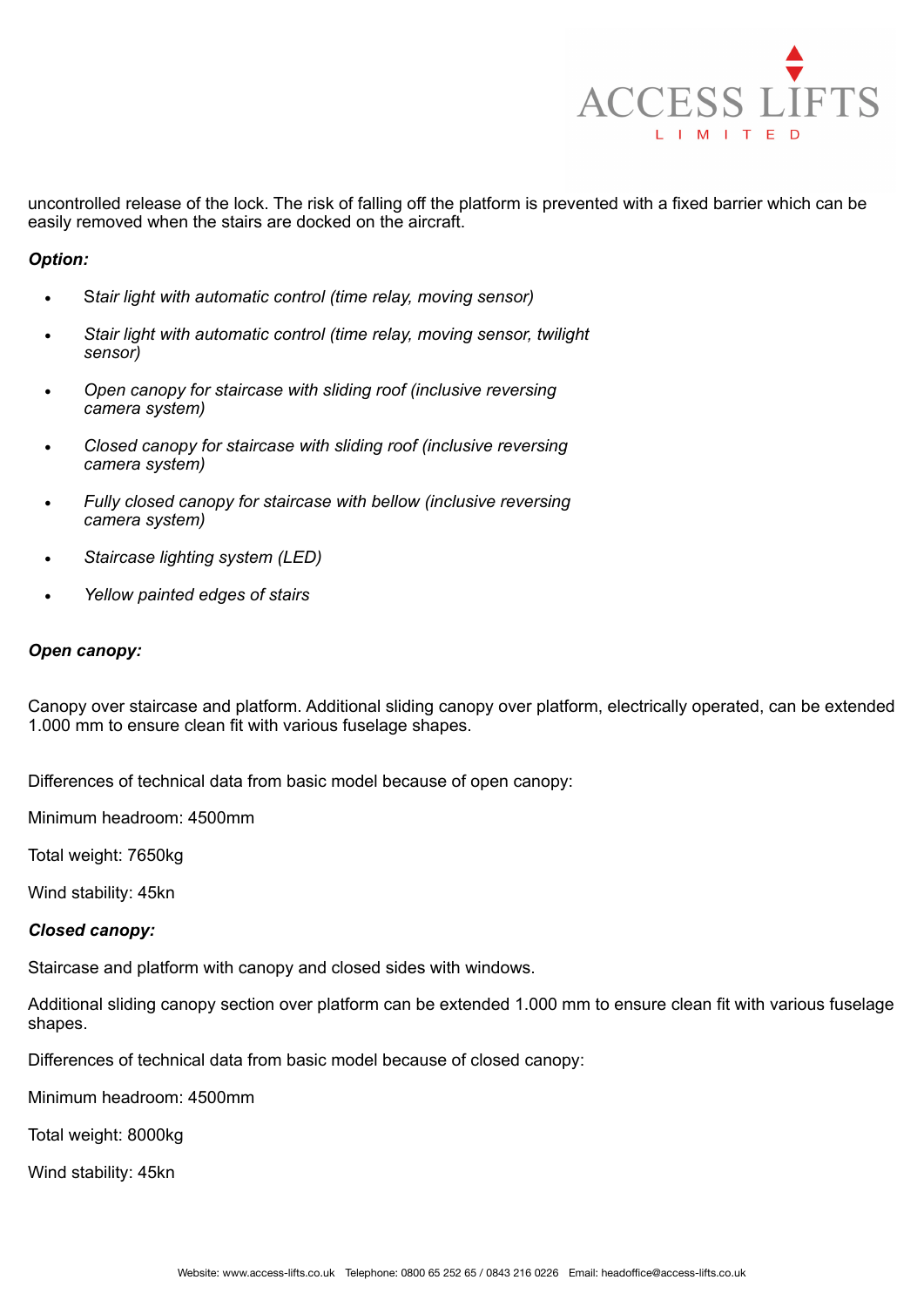

## *Fully closed canopy:*

Closed staircase with concertina docking seal inclusive video system for reversing (optional)

Staircase and platform with canopy and closed sides with windows. Electrically- powered concertina docking seal fitted to front section of platform to permit seamless enclosure of aircraft doors. This provides passenger comfort of the same standard as a stationary passenger bridge.

When the concertina seal is extended, the drive motor is automatically blocked to ensure that there can be no damage caused to either plane or stairs by incorrect movement of the stairs.

On the left and right of the platform there are sliding windows which allow the circulation of air to be regulated if the weather is hot.

Differences of technical data from basic model because of fully closed canopy:

Overall width: 3500mm

Minimum headroom: 4750mm

Total weight: 8000kg

Wind stability: 45kn

#### **Platform**

The main platform has an effective width of 2.900 mm and a depth of 2.800 – 3.100 mm. The wideness of the platform assures to all models of aircrafts the passenger doors can be opened within the platform even in docked position.

The front section of the platform is movable and mounted on bearings. It can move up to 400 mm to the rear and through an angle of  $\pm 10^{\circ}$  to its vertical axis. This ensures perfect docking with all shapes of fuselage even when the stairs are not positioned straight to the aircraft. Two gas-operated springs ensure that there is always a constant pressure to the body of the aircraft. The front edge of the platform has the additional protection of a thick non-marking tubular rubber bumper.

All walking surfaces are in non-slip aluminium section with drain holes for water. Covering mounted under steps and platform.

The lighting for the staircase and the platform is integrated into the strings and protected against damage from hand-baggage and passengers feet.

Circular-section plastic handrails are fitted to the side sections on both sides at the ergonomically-correct height.

## *Option:*

- *Additional positions lights (2)*
- *Additional working light*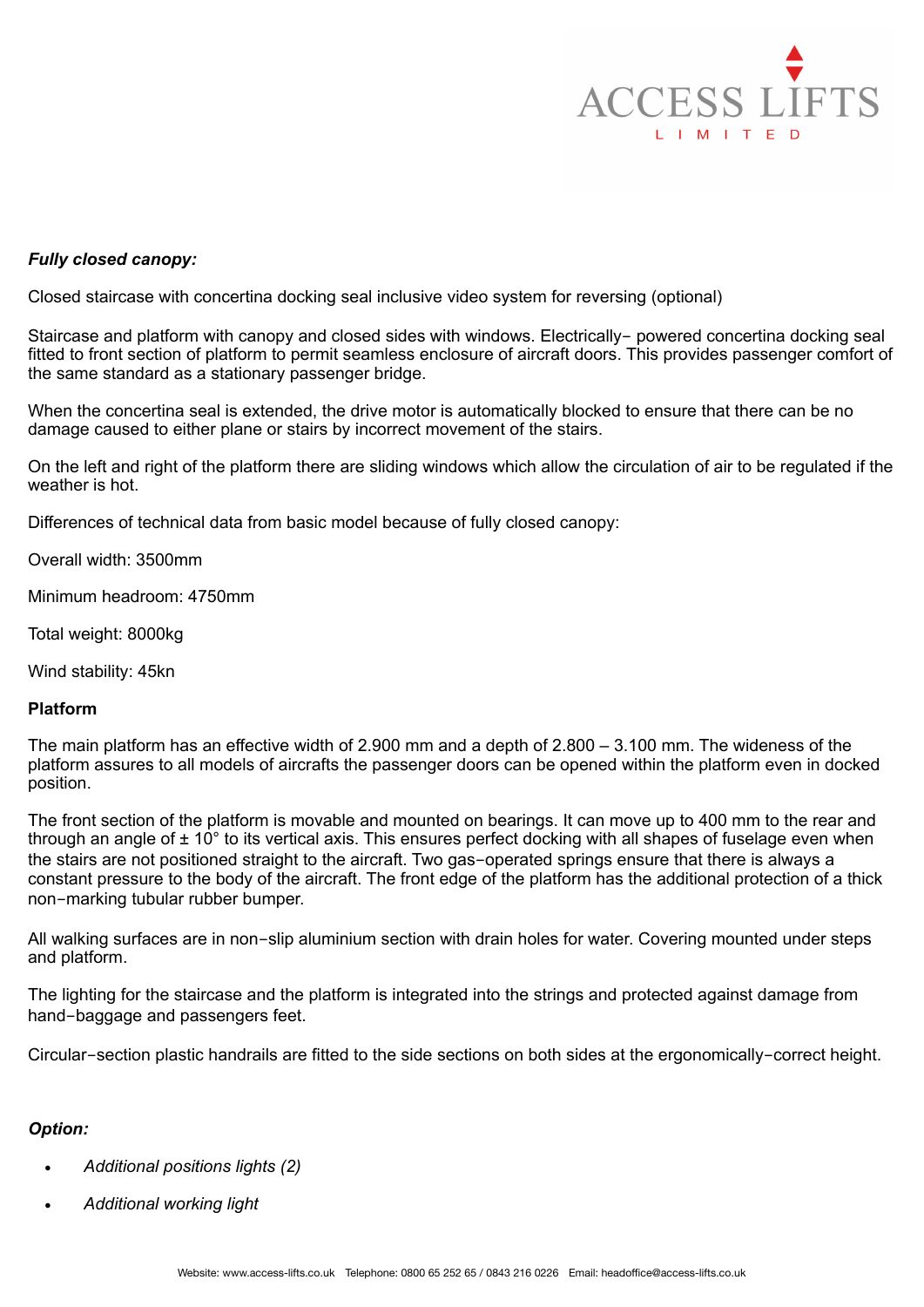

- *Mirror right side on the platform*
- *Mirror right and left side on the platform*
- *Platform with sliding floor 400 mm operated by two linear motors*
- *Docking sensor inclusive automatic drive cut*-*off*
- *Contactless docking sensor inclusive automatic drive cut*-*off*

# **Tilting**

Tilting consists of a pair of hydraulic cylinders fitted to a frame. The system supports the staircase and determine the angle of the staircase, varying  $+/- 3°$  from the middle position.

The pilot operated check valves assure stability of the tilting system even in the event of pressure-loss or breakage of a hydraulic flexible line.

# *Option:*

- *Auto follow without back up shoe*
- *Auto follow with back up shoe*
- *Safety back up shoe*

# **Driver's Position**

The driver's position is positioned on the left side of the main platform. This allows the driver a clear, unobstructed view of the docking areas. Large rear-view mirror mounted right facilitates reversing and manoeuvring in restricted areas.

# *Option:*

- *Canvas cover for back support*
- *Canvas for the driver's position*

# **Electrical system**

The electrical control system is divided into a number of separate circuits and has slow-acting fuses. All control elements are clearly located in a side-mounted sheet- steel cabinet. An PLC module is responsible for the control logic. This makes it possible for control and locking sequences to be tailored easily to customer's individual requirements. Onboard charger with the external status light and socket for external power supply (features 400V/ 32A/50Hz).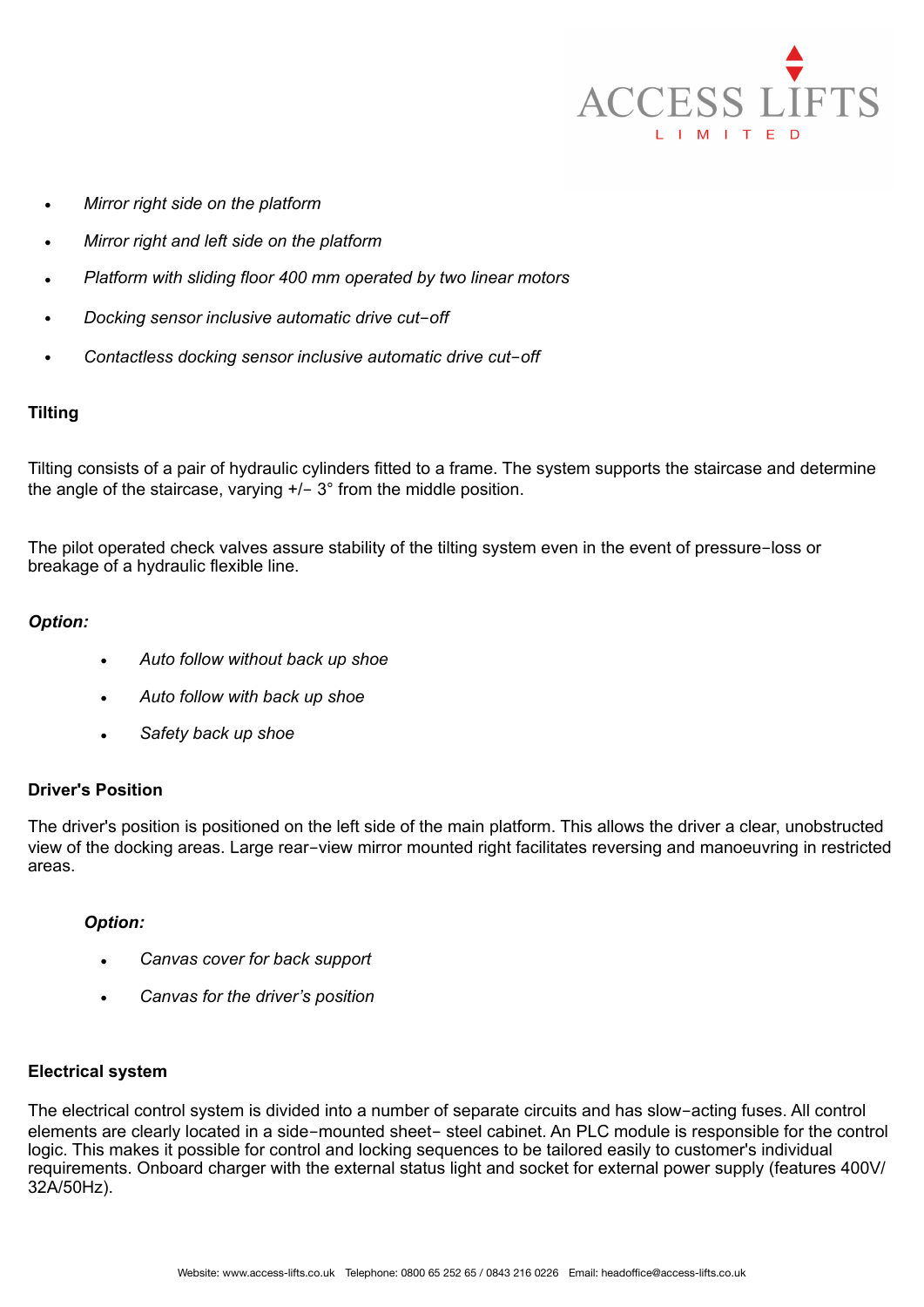

## Voltage 24 V. Batteries 24 V, 720Ah. Battery main switch

#### *Option:*

- *Integrated battery charging unit with drive lock including fast acting fuse (FI)*
- *Battery monitoring with control light*
- *External battery charging status control tower*
- *Automatic cable drum for charging cable*
- *Sun photovoltaic cells 2 X 240 W for battery charging (mounted on staircase sides)*
- *Sun photovoltaic cells 1200 W for battery charging (mounted on roof)*

#### **Operating**

Top priority has been given to ergonomic design and straightforward handling in practical operations. This enables operators to work with the ALW4200 in perfect safety. Located on the upper platform of the stairs you find the operating panel. All controls including the steering wheel for driving and operating the stair are ergonomically positioned. A dead-man's control takes care on drivers' safety.

#### *Option:*

- *Remote access to PLC (costs only once)*
- *Platform height pre*-*selection*
- T*elescope section with auto*-*retract*-*function*

#### **Emergency operations**

Considerable attention has been paid to the consequences of possible malfunctions of the ALW4200 passenger stairs. In particular, steps have been taken to ensure that the stairs can be removed from the aircraft rapidly and safely in the event or either or both drive and hydraulic breakdown. The stabiliser jacks can easily be retracted and the hand brake can be released with hand level. Hydraulic drive circuit is by losing the electric power automatically set to bypass mode – towing mode. Towing forward can be done by using the front towbar. Towing speed is allowed up to 25 km/h. During towing procedure the stairs must be in retracted position. Towing back (away from the plane) is possible by using the rear tow hook.

• *Option:* emergency operation via DC pump

#### **Towbar**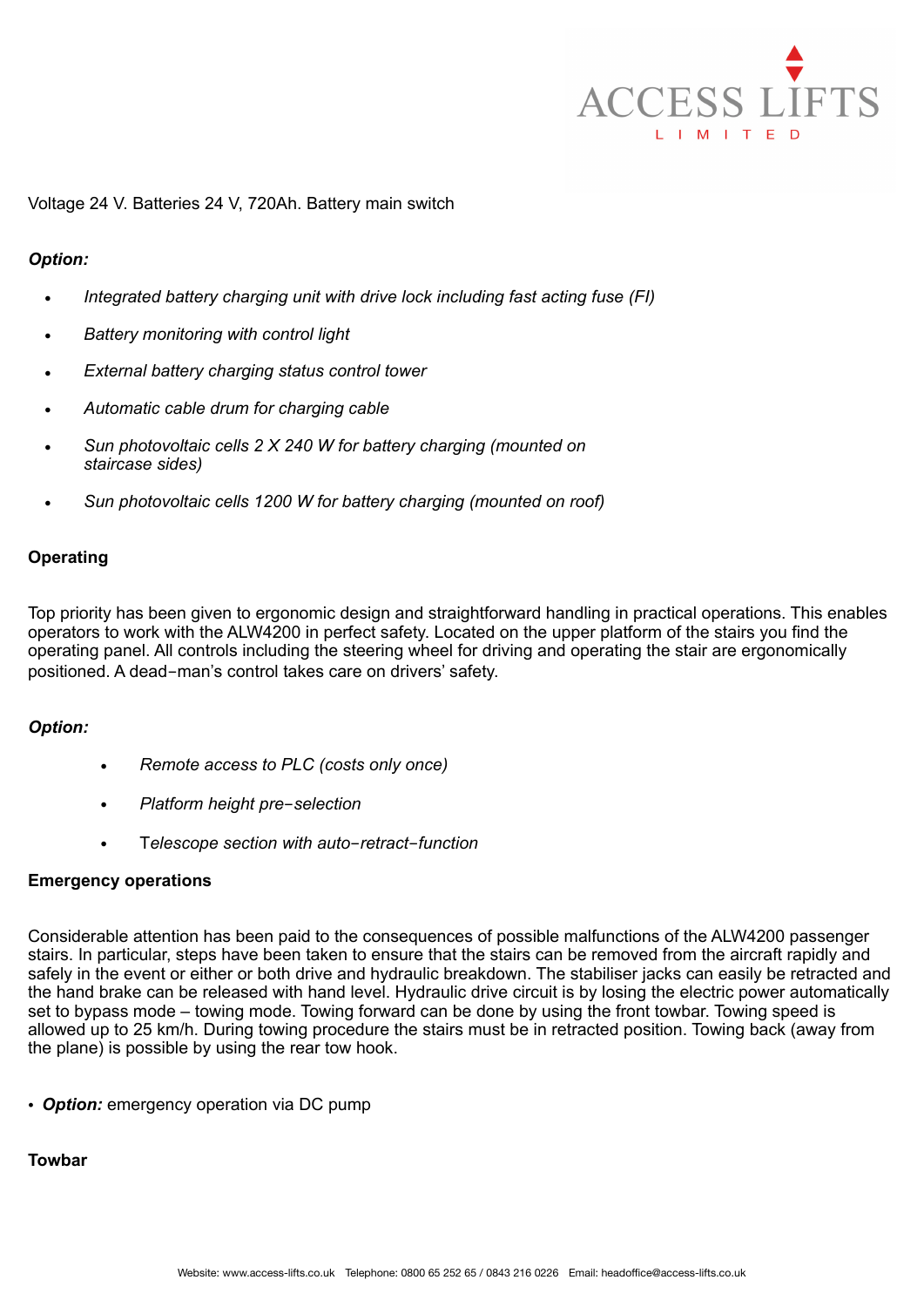

Stairs can be attached to a towing vehicle with a towbar, and can be towed for shorter or longer distances with a maximum speed of 25 km/h.

## **Surface treatment**

Passenger stairs feature a special coating. All structural parts are protected by hot dip galvanising process. Coated areas are first protected with primer, followed by a powder coating finish in RAL colour of customers choosing. This ensures durable surface protection and an attractive aesthetic appearance even after a long-term use.

#### *Option:*

- *Corrosion wax protection lower area of chassis*
- *Additional painting of galvanised parts*

## **Technical data**

#### *Dimensions:*

Overall length, stairs retracted: approx. 7060mm Overall length, stairs extended: approx. 8860mm Chassis length: approx. 7000mm Chassis width: 2600mm Total width overall (with following wheel): 3500mm (3685mm) Wheel base: 3200mm Track: 2290mm Distance between stabiliser jacks (length): 4740mm Distance between stabiliser jacks (width): 2380mm Ground clearance: 150mm Minimum headroom (standard version): 3350mm Minimum headroom (with concertina docking seal: 5000mm Turning circle: approx. 16000mm Platform height minimum at -3º inclination: 1800mm Platform height maximum at +3º inclination: 4200mm Overall width lower staircase: 1200mm Overall width upper staircase: 1500mm Overall width platform: 2900mm Angle of stair case mid position: 35º

#### *Performance*

Driving Speed: <6km/h Towing speed: <25km/h Maximum gradient: 7% Braking power parking brake: 18%